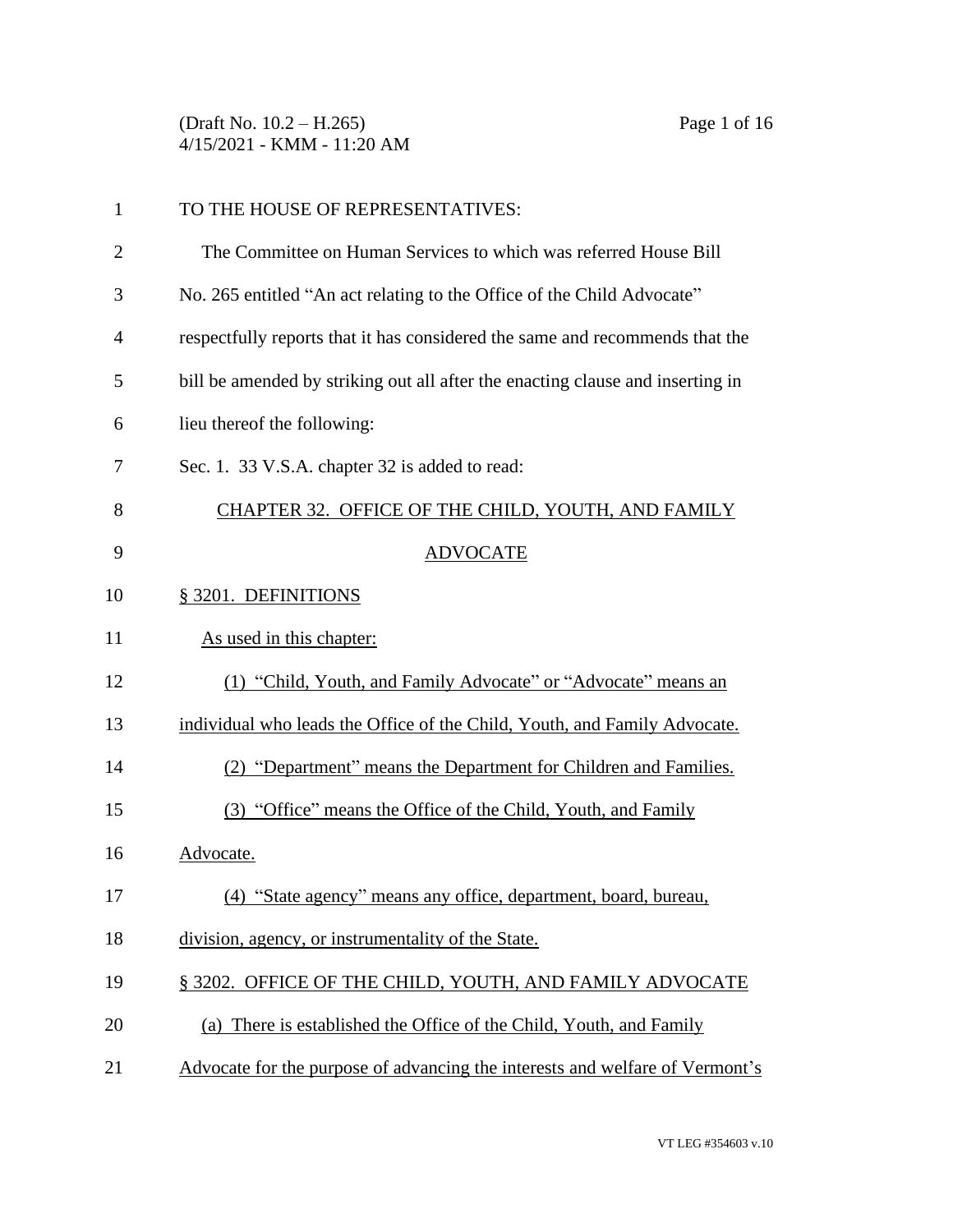(Draft No. 10.2 – H.265) Page 2 of 16 4/15/2021 - KMM - 11:20 AM

| $\mathbf{1}$   | children and youths receiving services from the Department in a manner that      |
|----------------|----------------------------------------------------------------------------------|
| $\overline{2}$ | addresses racial and social equity, including providing transparent and          |
| 3              | impartial oversight of the child protection and juvenile justice systems and     |
| $\overline{4}$ | promoting reforms necessary to better serve Vermont's children, youths, and      |
| 5              | families. The Office shall act independently of any State agency in the          |
| 6              | performance of its duties.                                                       |
| 7              | (b) The Office shall:                                                            |
| 8              | (1) work in collaboration with relevant parties to strengthen the                |
| 9              | Department's services for children, youths, and families;                        |
| 10             | (2) analyze and monitor the development and implementation of federal,           |
| 11             | State, and local laws, regulations, and policies relating to child, youth, and   |
| 12             | family welfare and recommend changes when appropriate;                           |
| 13             | review systemic issues in the Department's provision of services to<br>(3)       |
| 14             | children and youths that may exist and complaints concerning the actions of      |
| 15             | the Department and of any entity that provides services to children, youths, and |
| 16             | families through funds provided by the Department; make appropriate              |
| 17             | referrals; and investigate those complaints where the Advocate determines that   |
| 18             | a child, youth, or family may be in need of assistance from the Office;          |
| 19             | (4) support children, youths, and families by providing information              |
| 20             | about recipients' rights and responsibilities related to Departmental services;  |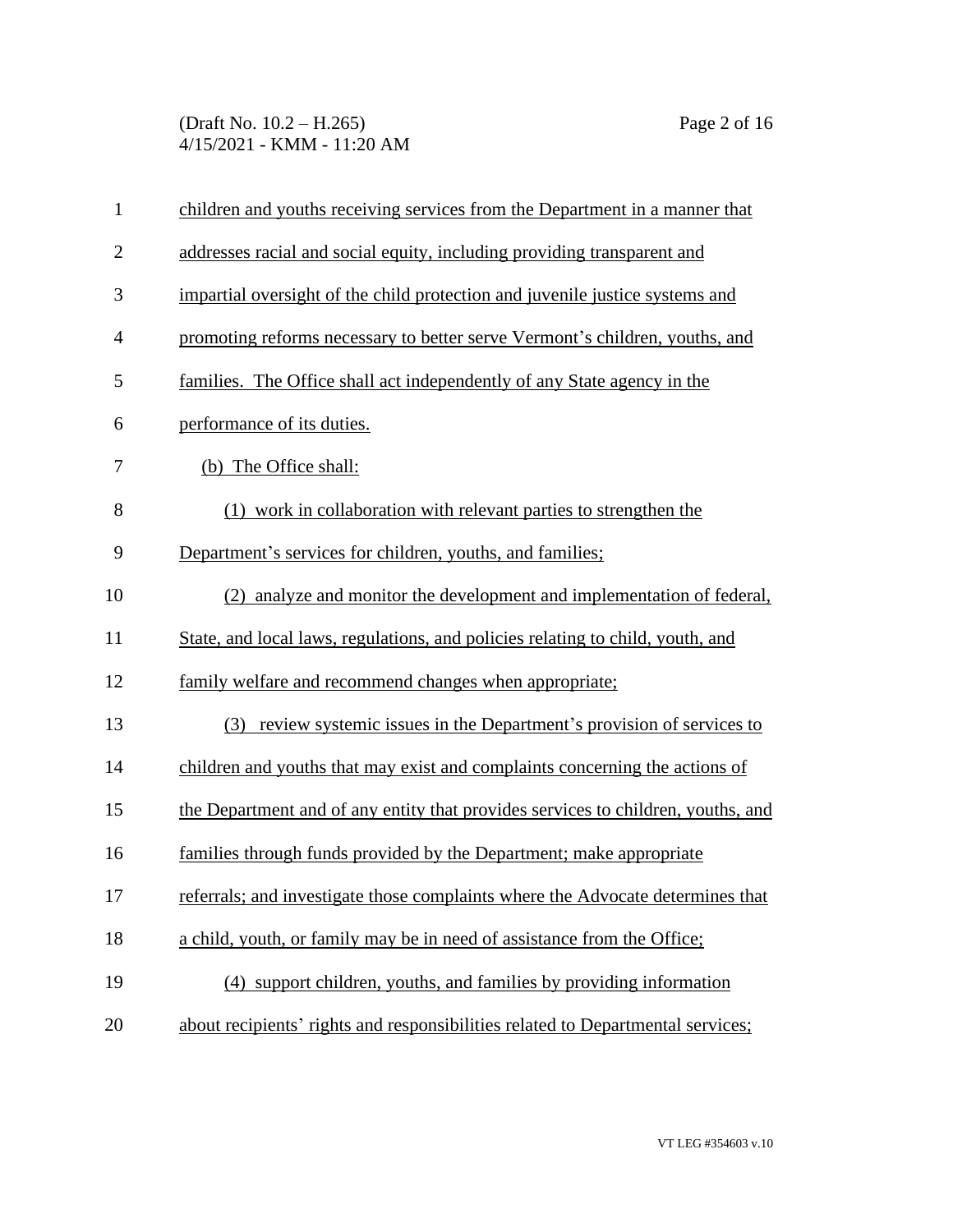(Draft No. 10.2 – H.265) Page 3 of 16 4/15/2021 - KMM - 11:20 AM

| $\mathbf{1}$   | (5) review current systems to determine to what extent children and              |
|----------------|----------------------------------------------------------------------------------|
| $\overline{2}$ | youths placed in the custody of the Department or who are receiving services     |
| 3              | under the supervision of the Department receive humane and dignified             |
| $\overline{4}$ | treatment at all times, including consideration by the Advocate as to what       |
| 5              | extent the system protects and enhances the child's or youth's personal dignity, |
| 6              | right to privacy, and right to appropriate health care and education in          |
| 7              | accordance with State and federal law;                                           |
| 8              | (6) provide systemic information concerning child, youth, and family             |
| 9              | welfare to the public; the Governor; State agencies, legislators; and others, as |
| 10             | necessary;                                                                       |
| 11             | (7) notwithstanding 2 V.S.A. § 20(d), submit to the General Assembly             |
| 12             | and the Governor on or before December 1 of each year a report addressing        |
| 13             | services provided by the Department, including:                                  |
| 14             | (A) the quality of services provided to children, youths, and families;          |
| 15             | (B) the conditions of placements for <b>Vermont's</b> children and youths;       |
| 16             | (C) systemic findings related to services for and assistance to                  |
| 17             | children, youths, and families within the child protection and juvenile justice  |
| 18             | systems;                                                                         |
| 19             | (D) recommendations related to improving services for children,                  |
| 20             | youths, and families; and                                                        |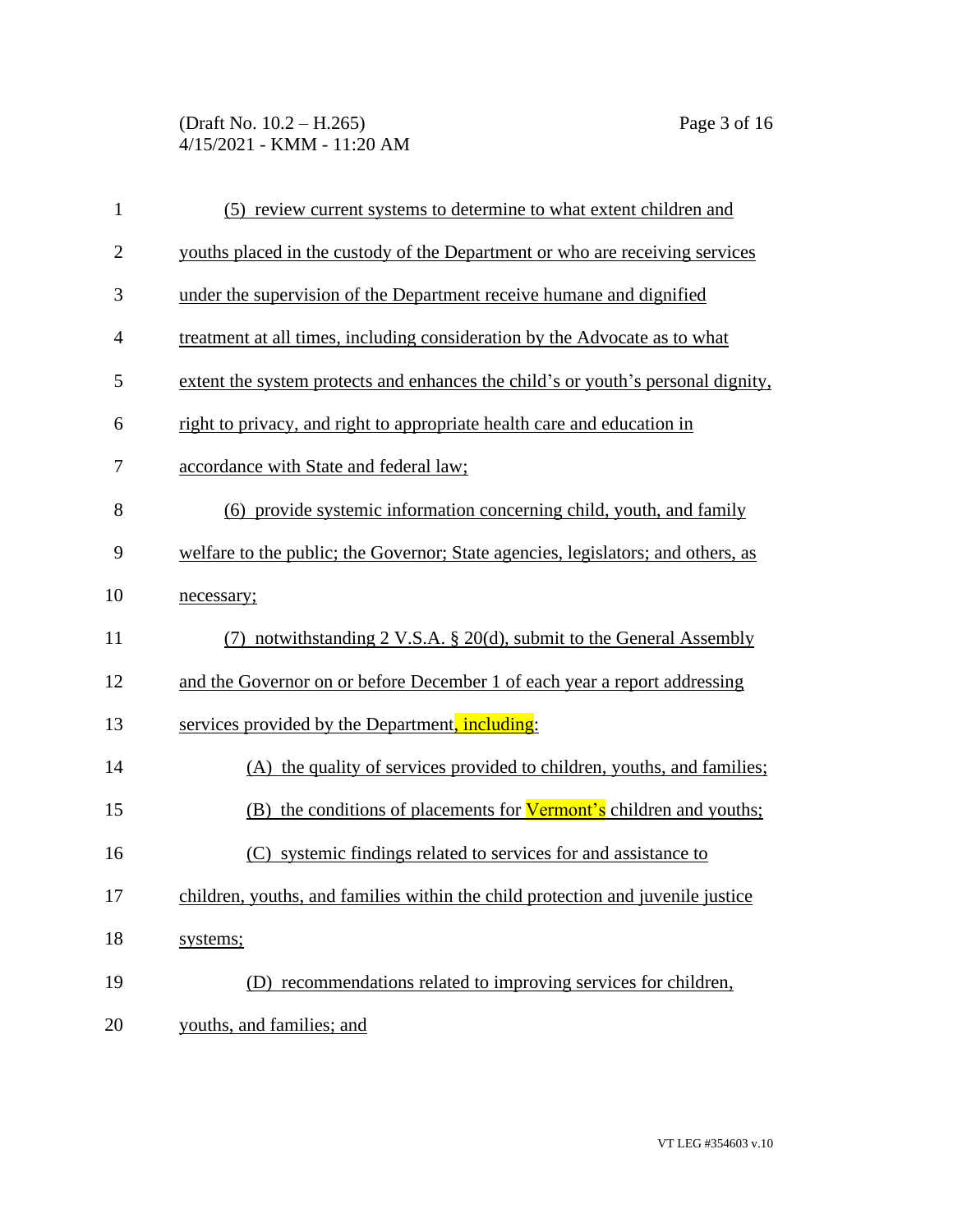## (Draft No. 10.2 – H.265) Page 4 of 16 4/15/2021 - KMM - 11:20 AM

| $\mathbf{1}$   | (E) data disaggregated by race, ethnicity, gender, geographic                               |
|----------------|---------------------------------------------------------------------------------------------|
| $\overline{2}$ | location, disability status, and any other categories that the Advocate deems               |
| 3              | necessary; and                                                                              |
| $\overline{4}$ | (8) address any challenges accessing information or records that are                        |
| 5              | necessary for carrying out the provisions of this chapter.                                  |
| 6              | § 3203. CHILD, YOUTH, AND FAMILY ADVOCATE                                                   |
| 7              | (a) The Office shall be directed by the Child, Youth, and Family Advocate,                  |
| 8              | an individual who shall be qualified by reason of education, expertise, and                 |
| 9              | experience and who may have a professional degree in law, social work, public               |
| 10             | health, or a related field. The Child, Youth, and Family Advocate shall serve               |
| 11             | on a full-time basis and shall be exempt from classified service.                           |
| 12             | (b)(1) The Oversight Commission on Children, Youths, and Families                           |
| 13             | established pursuant to section $\frac{3210}{10}$ of this chapter shall recommend qualified |
| 14             | applicants for the position of the Child, Youth, and Family Advocate to the                 |
| 15             | Governor for consideration. Subject to confirmation by the Senate, the                      |
| 16             | Governor shall appoint an Advocate from among those applicants                              |
| 17             | recommended by the Oversight Commission for a term of four years. The                       |
| 18             | appointment for Advocate shall be made without regard to political affiliation              |
| 19             | and on the basis of integrity and demonstrated ability. The Advocate shall                  |
| 20             | hold office until reappointed or until a successor is appointed.                            |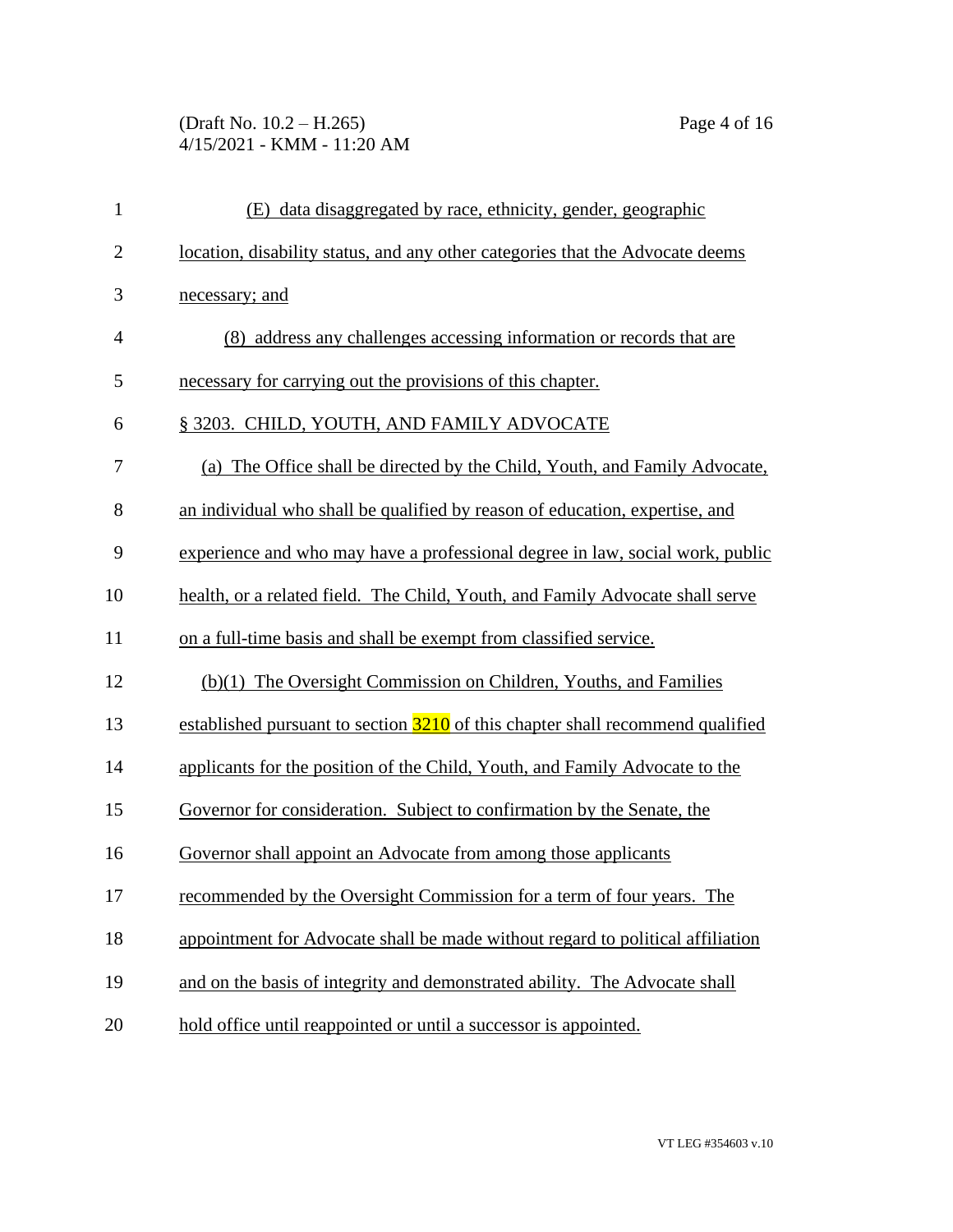(Draft No. 10.2 – H.265) Page 5 of 16 4/15/2021 - KMM - 11:20 AM

| $\mathbf{1}$   | (2) The Governor, upon a majority vote of Oversight Commission, may             |
|----------------|---------------------------------------------------------------------------------|
| $\overline{2}$ | remove the Child, Youth, and Family Advocate for cause, which includes only     |
| $\mathfrak{Z}$ | neglect of duty, gross misconduct, conviction of a crime, or inability to       |
| $\overline{4}$ | perform the responsibilities of the Office. The Governor's reason for           |
| 5              | removing the Advocate shall be published electronically on the website of the   |
| 6              | Office of the Child, Youth, and Family Advocate, and the Speaker of the         |
| 7              | House and President Pro Tempore shall simultaneously receive notification.      |
| 8              | Any vacancy shall be filled by the appointment process set forth in subdivision |
| 9              | (1) of this subsection for the remainder of the unexpired term.                 |
| 10             | (c) The Child, Youth, and Family Advocate shall appoint a Deputy Child,         |
| 11             | Youth, and Family Advocate, whose duties shall be performed at the direction    |
| 12             | of the Advocate.                                                                |
| 13             | (d) Upon any vacancy in the position of the Advocate, and until such time       |
| 14             | as a replacement is appointed and confirmed, the Deputy Child, Youth, and       |
| 15             | Family Advocate shall serve as the acting Child, Youth, and Family Advocate.    |
| 16             | The acting Child, Youth, and Family Advocate shall have the full                |
| 17             | responsibilities of the Advocate shall be and entitled to the same compensation |
| 18             | as the outgoing Child, Youth, and Family Advocate.                              |
| 19             | § 3204. CHILD, YOUTH, AND FAMILY ADVISORY COUNCIL                               |
| 20             | (a) Purpose and membership. The Child, Youth, and Family Advocate               |
| 21             | shall convene an Advisory Council composed of nine stakeholders who have        |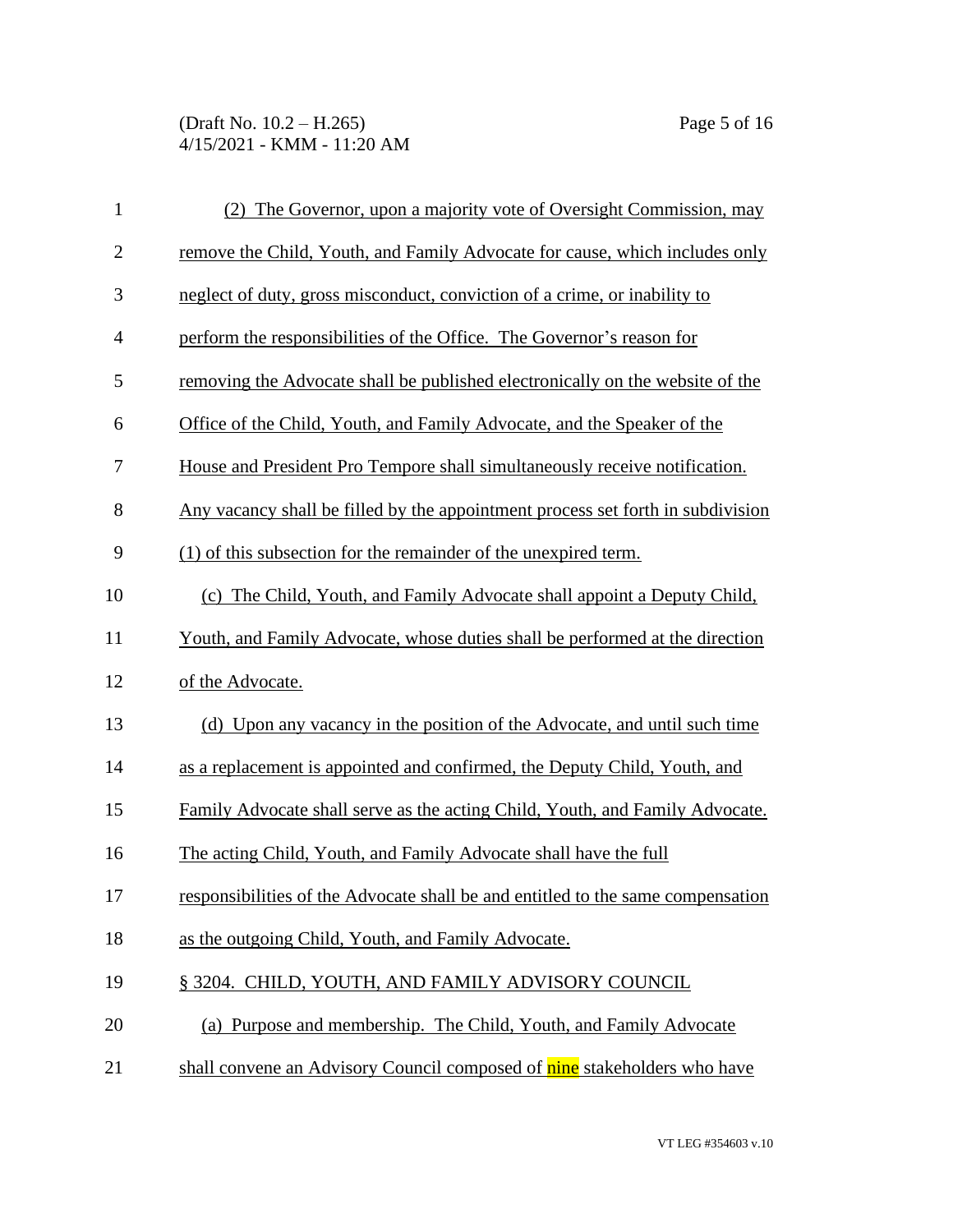(Draft No. 10.2 – H.265) Page 6 of 16 4/15/2021 - KMM - 11:20 AM

| $\mathbf{1}$   | been impacted by child welfare services provided by the Department for        |
|----------------|-------------------------------------------------------------------------------|
| $\overline{2}$ | Children and Families. The Advisory Council's membership shall reflect the    |
| 3              | growing diversity of Vermont's children and families, including individuals   |
| $\overline{4}$ | who are Black, Indigenous, and Persons of Color, as well as with regard to    |
| 5              | socioeconomic status, geographic location, gender, sexual identity, and       |
| 6              | disability status. Members shall provide advice and guidance to the Office of |
| 7              | the Child, Youth, and Family Advocate regarding the routine administration    |
| 8              | and operation of the Office, including providing advice and guidance to the   |
| 9              | Advocate upon request.                                                        |
| 10             | (b) Meetings.                                                                 |
| 11             | The Advocate shall call the first meeting of the Advisory Committee           |
|                |                                                                               |
| 12             | to occur on or before March 15, 2022.                                         |
| 13             | The Advisory Committee shall select a chair from among its<br>(2)             |
| 14             | members at the first meeting.                                                 |
| 15             | A majority the membership shall constitute a quorum.<br>(3)                   |
| 16             | The Advisory Committee shall cease to exist on July 1, 2028.<br>(4)           |
| 17             | (c) Confidentiality. In seeking the advice and guidance of the Advisory       |
| 18             | Council, the Child, Youth, and Family Advocate shall not disclose to the      |
| 19             | Advisory Council, or any member thereof, individually identifiable            |
| 20             | information about a child or youth unless the information is already known to |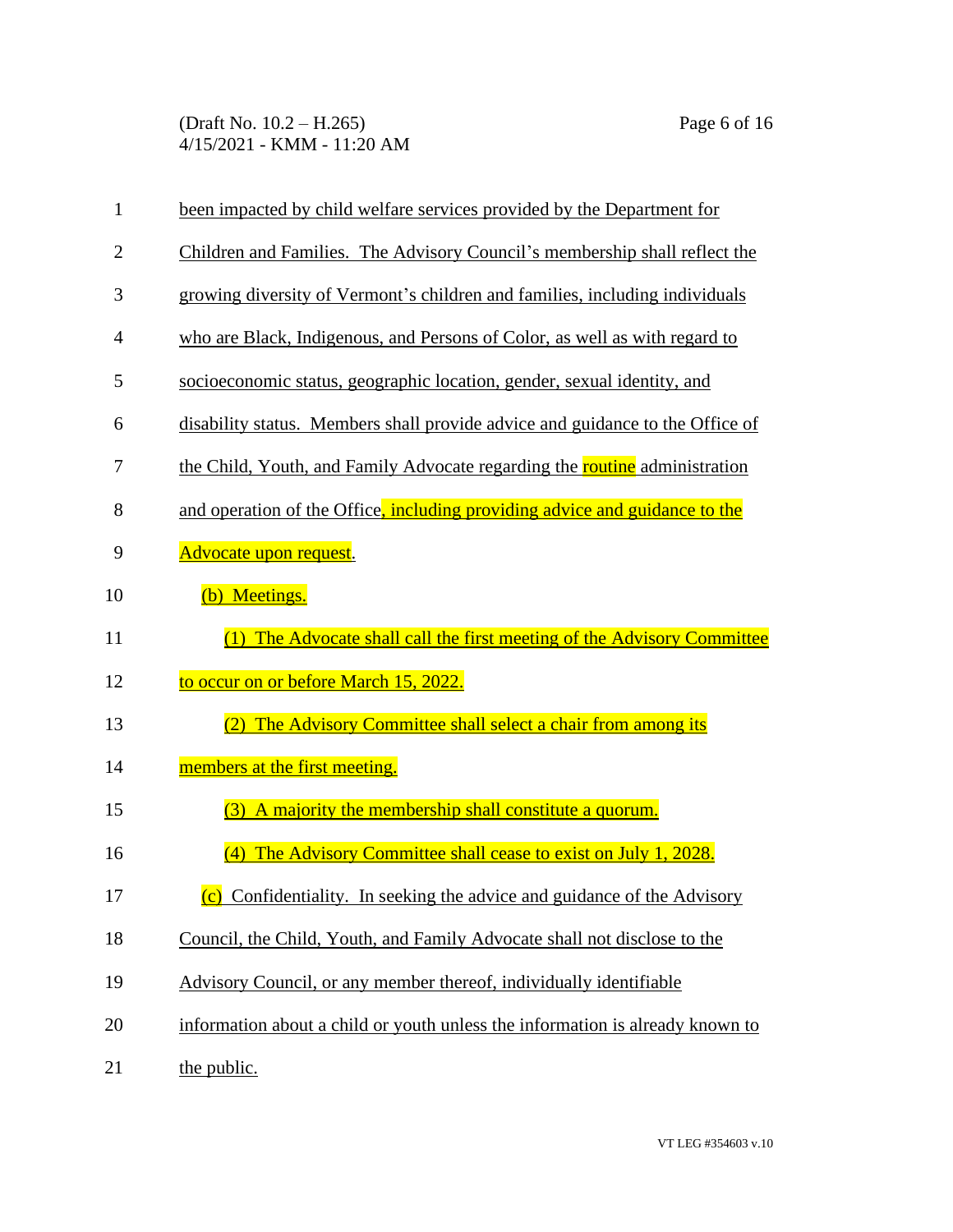(Draft No. 10.2 – H.265) Page 7 of 16 4/15/2021 - KMM - 11:20 AM

| $\mathbf{1}$   | (d) Compensation. Members of the Advisory Council shall be entitled           |
|----------------|-------------------------------------------------------------------------------|
| $\overline{2}$ | to per diem compensation and reimbursement of expenses as permitted under     |
| 3              | 32 V.S.A. § 1010 for not more than 12 meetings annually. These payments       |
| 4              | shall be made from monies appropriated to the Office.                         |
| 5              | § 3205. INCIDENTS AND FATALITIES                                              |
| 6              | (a) The Department shall provide the Office with a copy of all reports        |
| 7              | related to actual physical injury to children or youths in the custody of the |
| 8              | Commissioner or a significant risk of such harm.                              |
| 9              | (b) The Department shall provide the Office with a written report within      |
| 10             | 48 hours of:                                                                  |
| 11             | (1) any fatality of a child or youth in its custody; and                      |
| 12             | (2) the restraint or seclusion of any child or youth in its custody.          |
| 13             | § 3206. ACCESS TO INFORMATION AND FACILITIES                                  |
| 14             | (a) Notwithstanding any other provision of law, the Child, Youth, and         |
| 15             | Family Advocate and the Deputy Advocate shall, upon request, have timely      |
| 16             | access, including the right to inspect and copy, to any records necessary to  |
| 17             | carry out the provisions of this chapter, including relevant records produced |
| 18             | and held by State entities and third parties.                                 |
| 19             | (b) The Child, Youth, and Family Advocate and Deputy Advocate may             |
| 20             | communicate privately and visit with any child or youth who is in the custody |
| 21             | of the Department. The Advocate or Deputy Advocate shall obtain the consent   |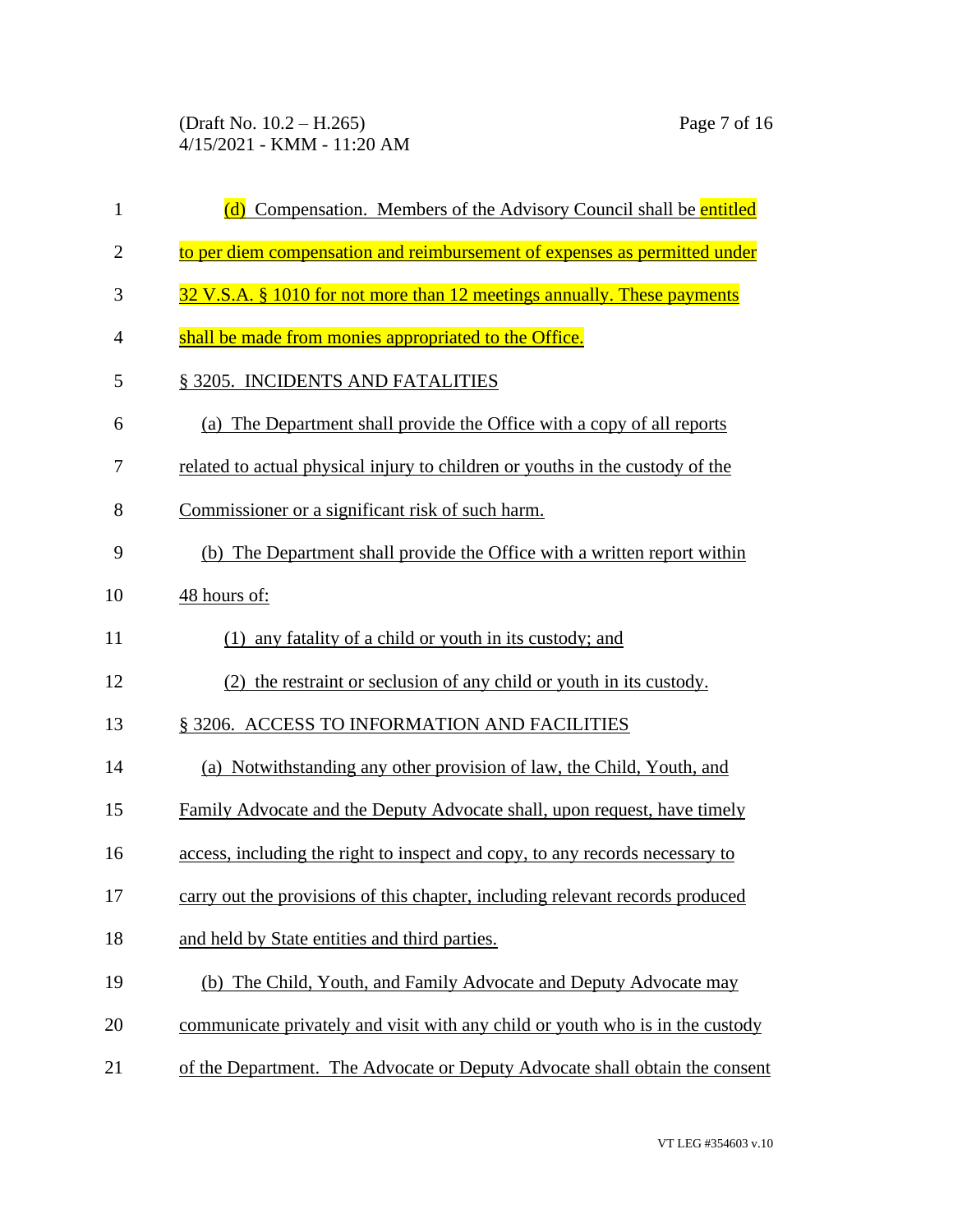(Draft No. 10.2 – H.265) Page 8 of 16 4/15/2021 - KMM - 11:20 AM

| $\mathbf{1}$   | of a parent or guardian prior to communicating or visiting with a child or youth |
|----------------|----------------------------------------------------------------------------------|
| $\overline{2}$ | who is not in the custody of the Department.                                     |
| 3              | (c) Facilities and providers delivering services to children and youths shall    |
| $\overline{4}$ | permit the Child, Youth, and Family Advocate or the Deputy Advocate to           |
| 5              | access their facilities and to communicate privately and visit with children and |
| 6              | youths for whom they provide services.                                           |
| 7              | § 3207. COOPERATION OF STATE AGENCIES                                            |
| 8              | All State agencies shall comply with reasonable requests of the Child,           |
| 9              | Youth, and Family Advocate and Deputy Advocate for information and               |
| 10             | assistance.                                                                      |
| 11             | § 3208. CONFIDENTIALITY                                                          |
| 12             | (a) The Office shall maintain the confidentiality of all case records, third-    |
| 13             | party records, and court records, as well as any information gathered in the     |
| 14             | course of investigations and systems monitoring duties. These records are        |
| 15             | exempt from public inspection and copying under the Public Records Act and       |
| 16             | shall be kept confidential except as provided in subsections (b) and (c) of this |
| 17             | section.                                                                         |
| 18             | (b) In the course of carrying out the provisions of this chapter, if the Child,  |
| 19             | Youth, and Family Advocate or Deputy Advocate reasonably believes that the       |
| 20             | health, safety, or welfare of a child or youth is at imminent risk, the Advocate |
| 21             | or Deputy Advocate may disclose relevant documents or information to any of      |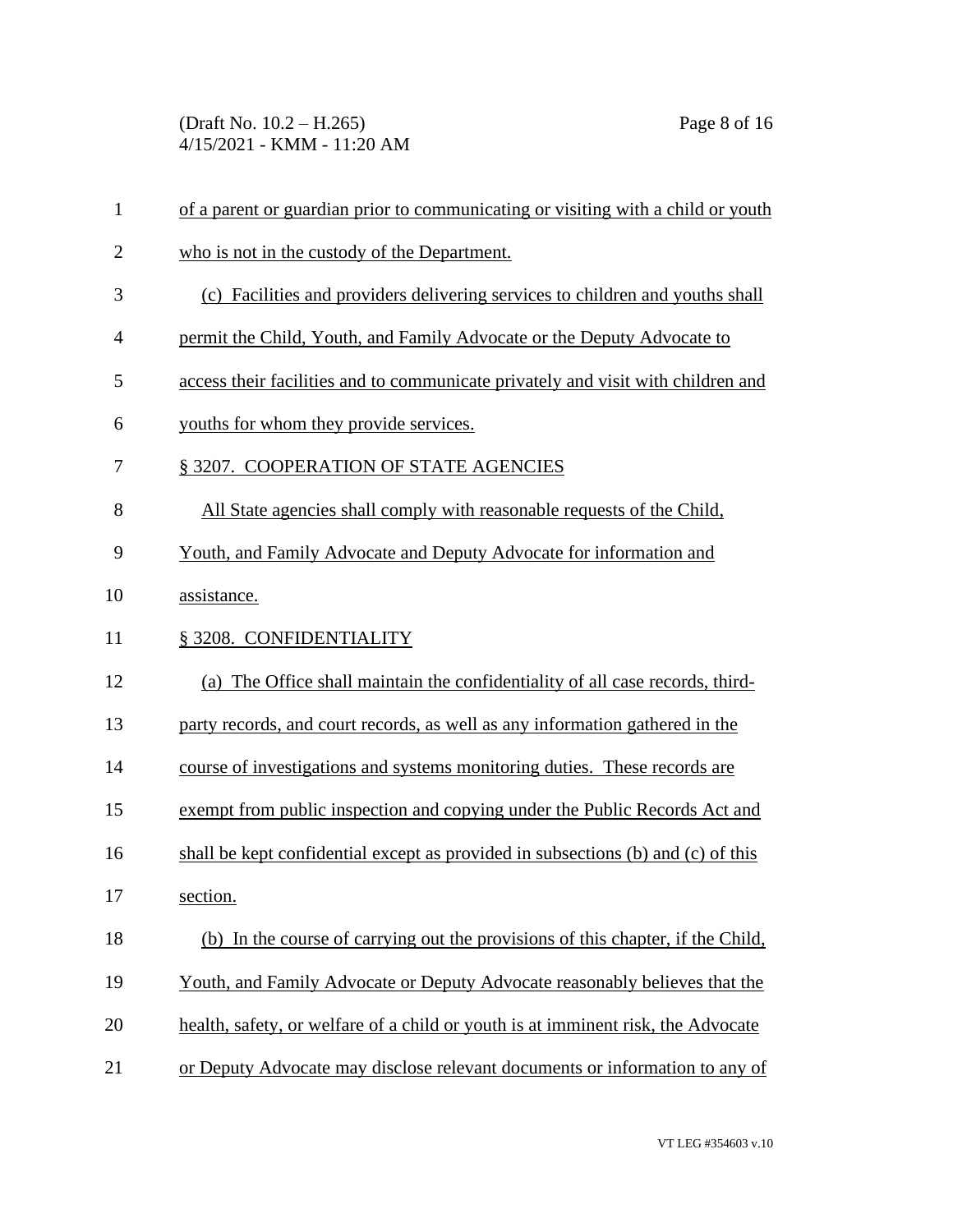(Draft No. 10.2 – H.265) Page 9 of 16 4/15/2021 - KMM - 11:20 AM

| $\mathbf{1}$ | the individuals or entities listed in subdivision $4921(e)(1)$ of this title.     |
|--------------|-----------------------------------------------------------------------------------|
| $\mathbf{2}$ | Determinations of relevancy shall be made by the Advocate.                        |
| 3            | (c) Notwithstanding subsection (a) of this section, the Child, Youth, and         |
| 4            | <b>Family Advocate or Deputy Advocate may publicly disclose any patterns of</b>   |
| 5            | conduct or repeated incidents identified by the Advocate or Deputy Advocate       |
| 6            | in carrying out the provisions of this chapter if the Advocate or Deputy          |
| 7            | Advocate reasonably believes that public disclosure is likely to mitigate a risk  |
| 8            | posed to the health, safety, and welfare of a child or youth, except the          |
| 9            | Advocate or Deputy Advocate shall not publicly disclose either of the             |
| 10           | following:                                                                        |
| 11           | (1) individually identifiable information about a child or youth unless           |
| 12           | the information is already known to the public; and                               |
| 13           | (2) investigation findings where there is a pending law enforcement               |
| 14           | investigation or prosecution.                                                     |
| 15           | § 3209. CONFLICT OF INTEREST                                                      |
| 16           | The Child, Youth, and Family Advocate and the Advocate's employees and            |
| 17           | contractors shall not have any conflict of interest with the Department or with   |
| 18           | any entity that provides services to children, youths, and families through       |
| 19           | funds provided by the Department relating to the performance of their             |
| 20           | responsibilities under this chapter. For the purposes of this section, a conflict |
|              |                                                                                   |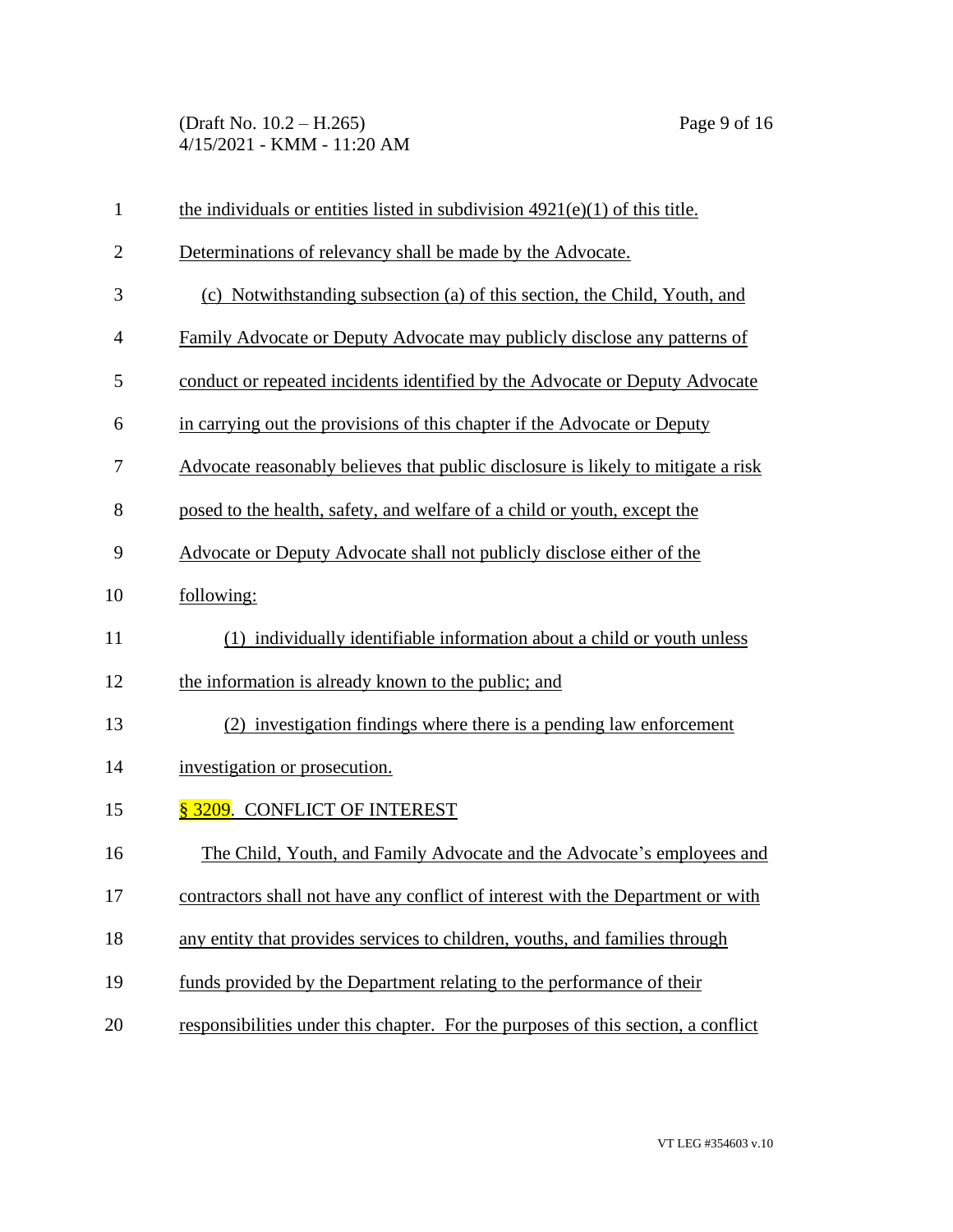(Draft No. 10.2 – H.265) Page 10 of 16 4/15/2021 - KMM - 11:20 AM

| $\mathbf{1}$   | of interest exists whenever the Child, Youth, and Family Advocate or the         |
|----------------|----------------------------------------------------------------------------------|
| $\overline{2}$ | Advocate's employees or contractors:                                             |
| 3              | (1) has direct involvement in the licensing, certification, or accreditation     |
| 4              | of a provider or facility delivering services to children, youths, and families; |
| 5              | (2) has a direct ownership interest in a provider or facility delivering         |
| 6              | services to children, youths, and families;                                      |
| 7              | (3) is employed by or participates in the management of a provider or            |
| 8              | facility delivering services to children, youths, and families; or               |
| 9              | (4) receives or has the right to receive, directly or indirectly,                |
| 10             | remuneration under a compensation arrangement with a provider or facility        |
| 11             | delivering services to children, youths, and families.                           |
| 12             | § 3210. OVERSIGHT COMMISSION ON CHILDREN, YOUTHS, AND                            |
| 13             | <b>FAMILIES</b>                                                                  |
| 14             | (a) Creation. There is created the Oversight Commission on Children,             |
| 15             | Youths, and Families to provide guidance and recommendations to the Office       |
| 16             | of the Child, Youth, and Family Advocate.                                        |
| 17             | (b) Membership. The Commission shall be composed of the following                |
| 18             | members who shall not have a conflict of interest with the Department for        |
| 19             | <b>Children and Families:</b>                                                    |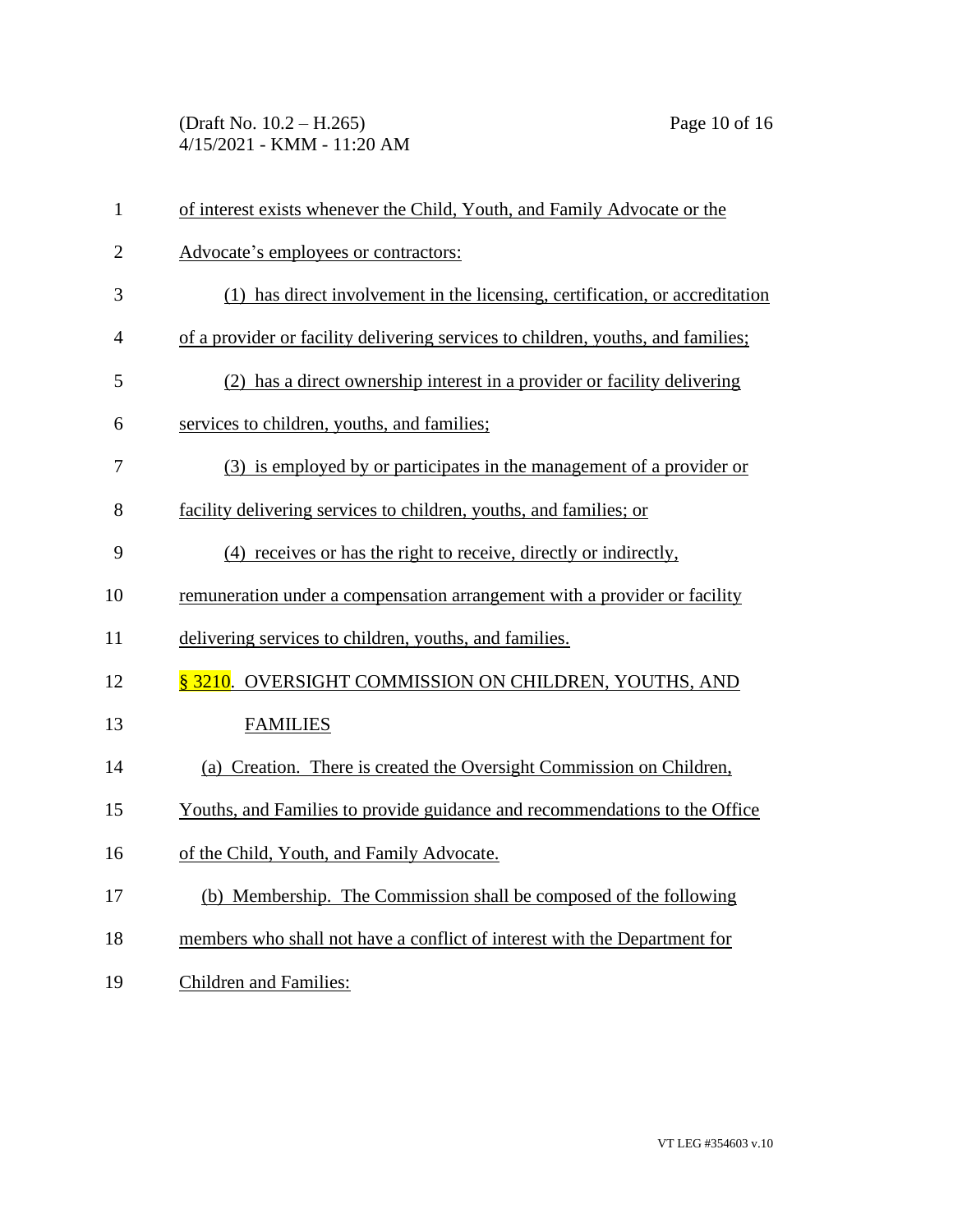(Draft No. 10.2 – H.265) Page 11 of 16 4/15/2021 - KMM - 11:20 AM

| $\mathbf{1}$   | (1) one current member of the House of Representatives who serves on       |
|----------------|----------------------------------------------------------------------------|
| $\overline{2}$ | the House Committee on Human Services, who shall be appointed by the       |
| 3              | Speaker of the House;                                                      |
| 4              | (2) one current member of the Senate who serves on the Senate              |
| 5              | Committee on Health and Welfare, who shall be appointed by the Committee   |
| 6              | on Committees;                                                             |
| 7              | (3) a member with professional expertise in childhood trauma, adverse      |
| 8              | childhood experiences, or child welfare, who shall be appointed by the     |
| 9              | Governor;                                                                  |
| 10             | (4) the Executive Director of Racial Equity established pursuant to        |
| 11             | <u>3 V.S.A. § 5001 or designee;</u>                                        |
| 12             | (5) one member of a child advocacy group, board, or commission, who        |
| 13             | shall be appointed by the Speaker of the House;                            |
| 14             | (6) one member of a child advocacy group, board, or commission, who        |
| 15             | shall be appointed by the Committee on Committees;                         |
| 16             | one member of a child advocacy group, board, or commission, who            |
| 17             | shall be appointed by the Governor;                                        |
| 18             | an adult who was in the custody of the Department for Children and<br>(8)  |
| 19             | Families within the past five years, who shall be appointed by the Vermont |
| 20             | Foster and Adoptive Family Association; and                                |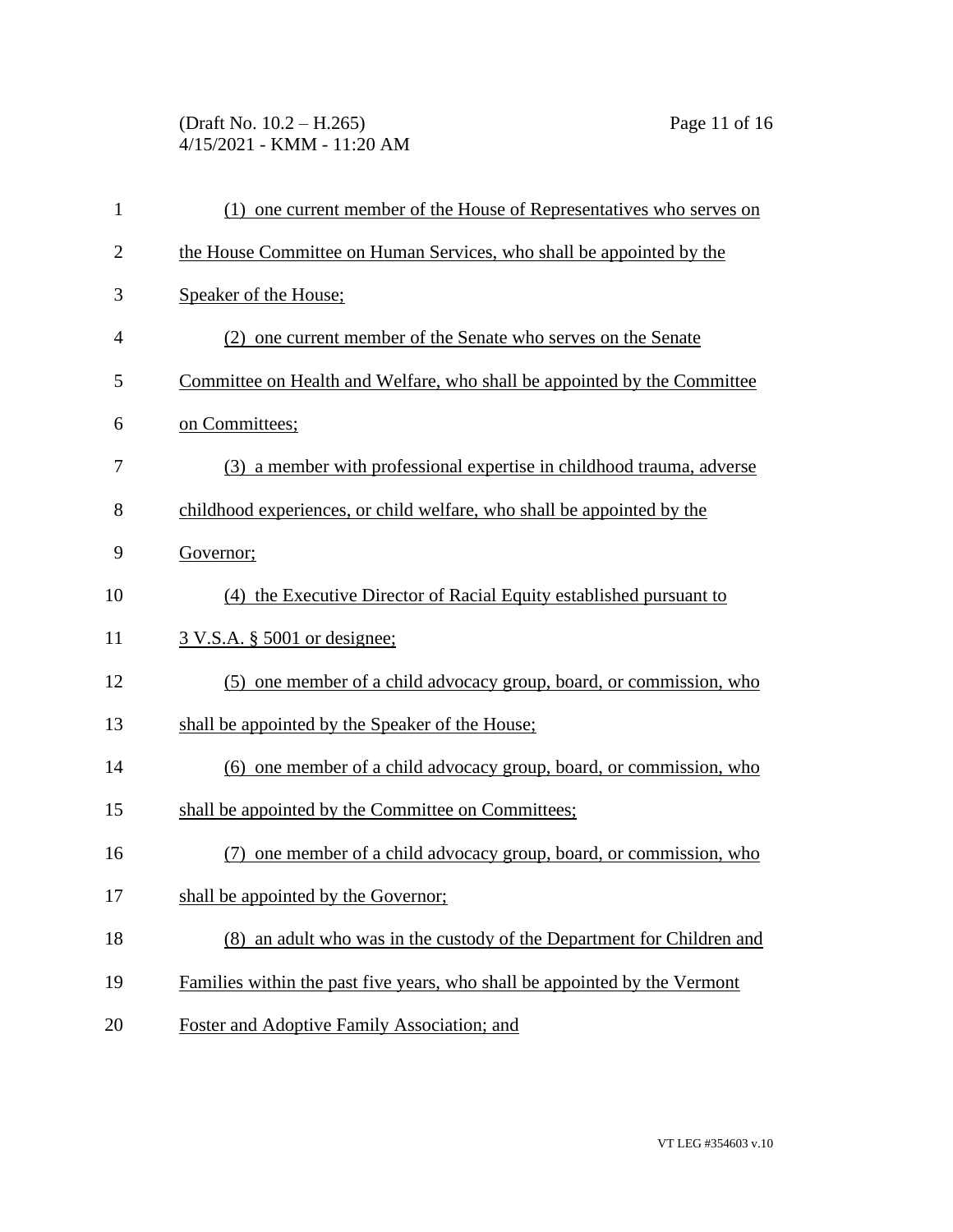(Draft No. 10.2 – H.265) Page 12 of 16 4/15/2021 - KMM - 11:20 AM

| $\mathbf{1}$   | (9) the relative caregiver of a child or youth involved in the child           |
|----------------|--------------------------------------------------------------------------------|
| $\overline{2}$ | protection system, who shall be appointed by Vermont Kin as Parents.           |
| 3              | (c) Powers and duties. The Commission shall:                                   |
| 4              | (1) recommend qualified applicants for the position of the Child, Youth,       |
| 5              | and Family Advocate to the Governor for consideration pursuant to section      |
| 6              | 3203 of this chapter; and                                                      |
| 7              | (2) provide oversight of the Office in its efforts to support an equitable,    |
| 8              | comprehensive, and coordinated system of services and programs for children,   |
| 9              | youths, and families.                                                          |
| 10             | (d) Assistance. The Commission shall have the administrative assistance        |
| 11             | of the Agency of Administration.                                               |
| 12             | (e) Meetings.                                                                  |
| 13             | (1) The member representing the House Committee on Human Services              |
| 14             | shall call the first meeting of the Commission to occur on or before August 1, |
| 15             | 2021.                                                                          |
| 16             | The Commission shall select a chair from among its members at the<br>(2)       |
| 17             | first meeting.                                                                 |
| 18             | (3) A majority of the membership shall constitute a quorum.                    |
| 19             | (f) Compensation and reimbursement.                                            |
| 20             | (1) For attendance at meetings during adjournment of the General               |
| 21             | Assembly, a legislative member of the Commission serving in the member's       |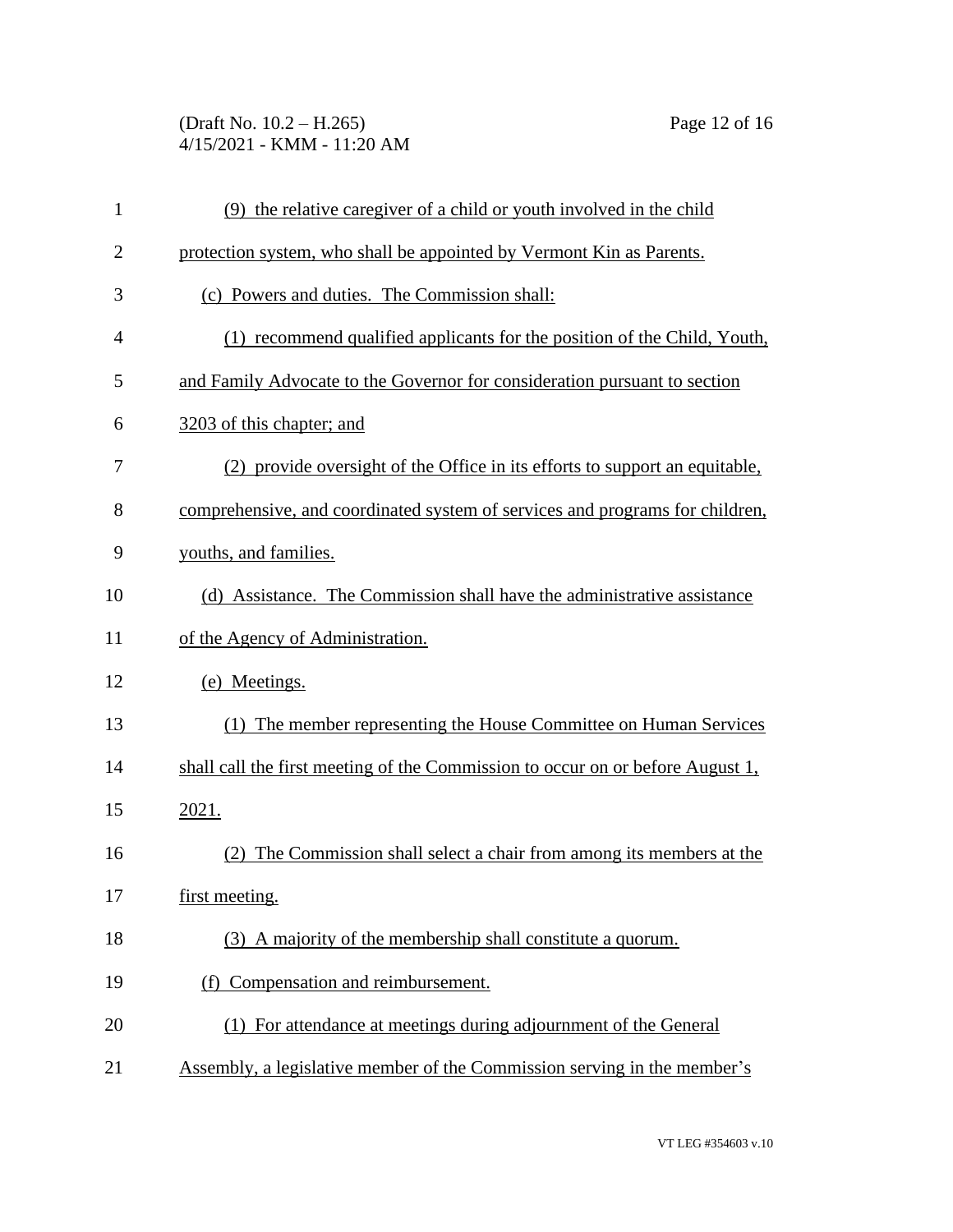(Draft No. 10.2 – H.265) Page 13 of 16 4/15/2021 - KMM - 11:20 AM

| $\mathbf{1}$   | capacity as a legislator shall be entitled to per diem compensation and     |
|----------------|-----------------------------------------------------------------------------|
| $\overline{2}$ | reimbursement of expenses pursuant to 2 V.S.A. § 23 for not more than       |
| 3              | four meetings annually.                                                     |
| 4              | (2) Other members of the Commission shall be entitled to per diem           |
| 5              | compensation and reimbursement of expenses as permitted under 32 V.S.A.     |
| 6              | § 1010 for not more than four meetings annually. These payments shall be    |
| 7              | made from monies appropriated to the Office of the Child, Youth, and Family |
| 8              | Advocate.                                                                   |
| 9              | Sec. 2. 33 V.S.A. § 4913 is amended to read:                                |
| 10             | § 4913. REPORTING CHILD ABUSE AND NEGLECT; REMEDIAL                         |
| 11             | <b>ACTION</b>                                                               |
| 12             | (a) A mandated reporter is any:                                             |
| 13             | * * *                                                                       |
| 14             | $(11)$ camp counselor; $\Theta$                                             |
| 15             | $(12)$ member of the clergy; or                                             |
| 16             | (13) employee of the Office of the Child, Youth, and Family Advocate        |
| 17             | established pursuant to 33 V.S.A. chapter 32.                               |
| 18             |                                                                             |
| 19             | Sec. $3.33$ V.S.A. § 4921 is amended to read:                               |
| 20             | §4921. DEPARTMENT'S RECORDS OF ABUSE AND NEGLECT                            |
| 21             | * * *                                                                       |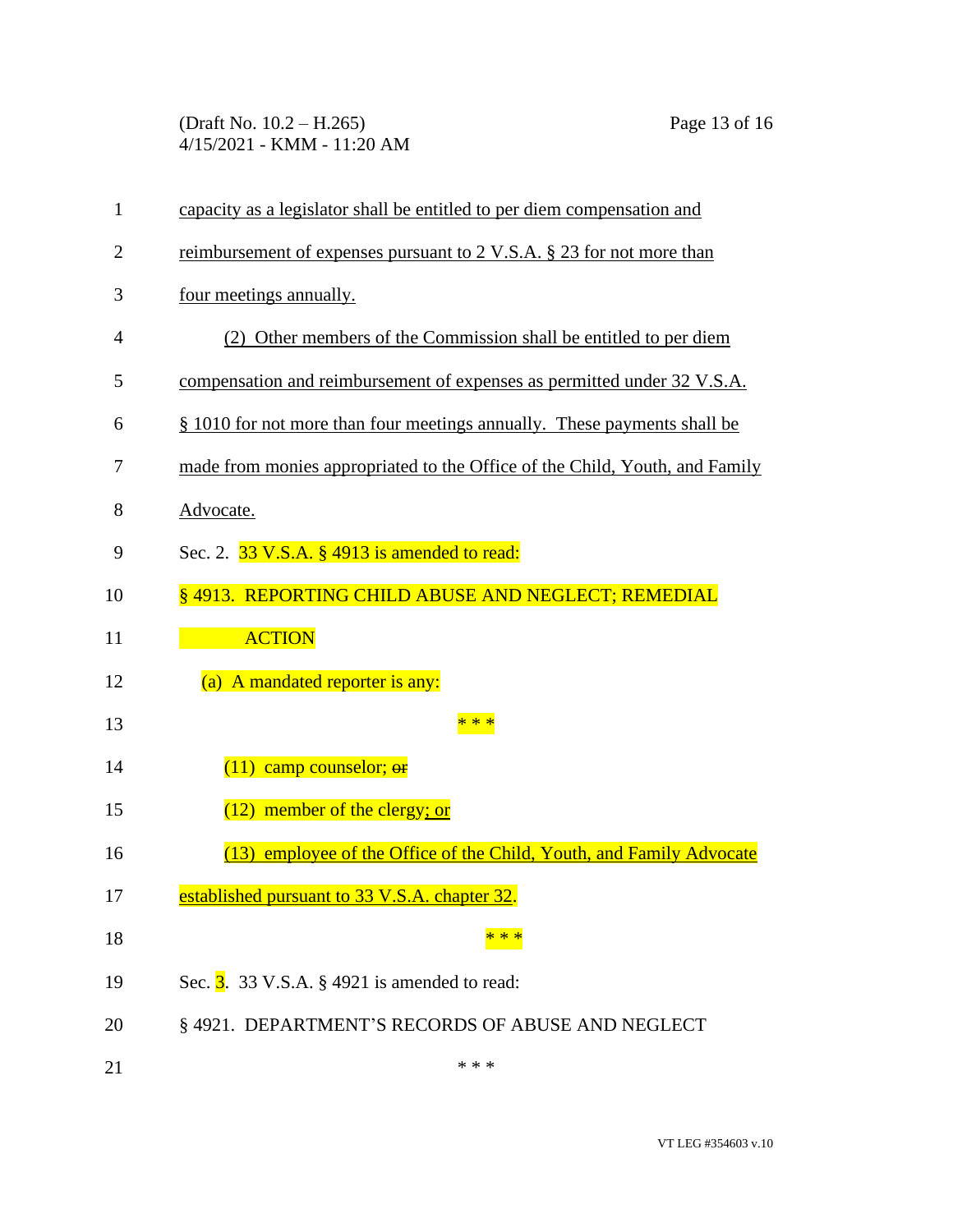## (Draft No. 10.2 – H.265) Page 14 of 16 4/15/2021 - KMM - 11:20 AM

| 1              | (d) Upon request, Department records created under this subchapter shall     |  |  |
|----------------|------------------------------------------------------------------------------|--|--|
| $\overline{2}$ | be disclosed to:                                                             |  |  |
| 3              | * * *                                                                        |  |  |
| 4              | (4) law enforcement officers engaged in a joint investigation with the       |  |  |
| 5              | Department, an Assistant Attorney General, or a State's Attorney; and        |  |  |
| 6              | (5) other State agencies conducting related inquiries or proceedings; and    |  |  |
| 7              | (6) the Office of the Child, Youth, Family Advocate for the purpose of       |  |  |
| 8              | carrying out the provisions in chapter 32 of this title.                     |  |  |
| 9              | * * *                                                                        |  |  |
| 10             | Sec. $\frac{4}{9}$ . 33 V.S.A. § 5117 is amended to read:                    |  |  |
| 11             | § 5117. RECORDS OF JUVENILE JUDICIAL PROCEEDINGS                             |  |  |
| 12             | * * *                                                                        |  |  |
| 13             | $(b)(1)$ Notwithstanding the foregoing, inspection of such records and files |  |  |
| 14             | by the following is not prohibited:                                          |  |  |
| 15             | * * *                                                                        |  |  |
| 16             | (H) the Office of the Child, Youth, Family Advocate for the purpose          |  |  |
| 17             | of carrying out the provisions in chapter 32 of this title.                  |  |  |
| 18             | * * *                                                                        |  |  |
| 19             | Sec. 5. OFFICE OF THE CHILD, YOUTH, AND FAMILY ADVOCATE;                     |  |  |
| 20             | DUTIES; TEMPORARY LIMITATION                                                 |  |  |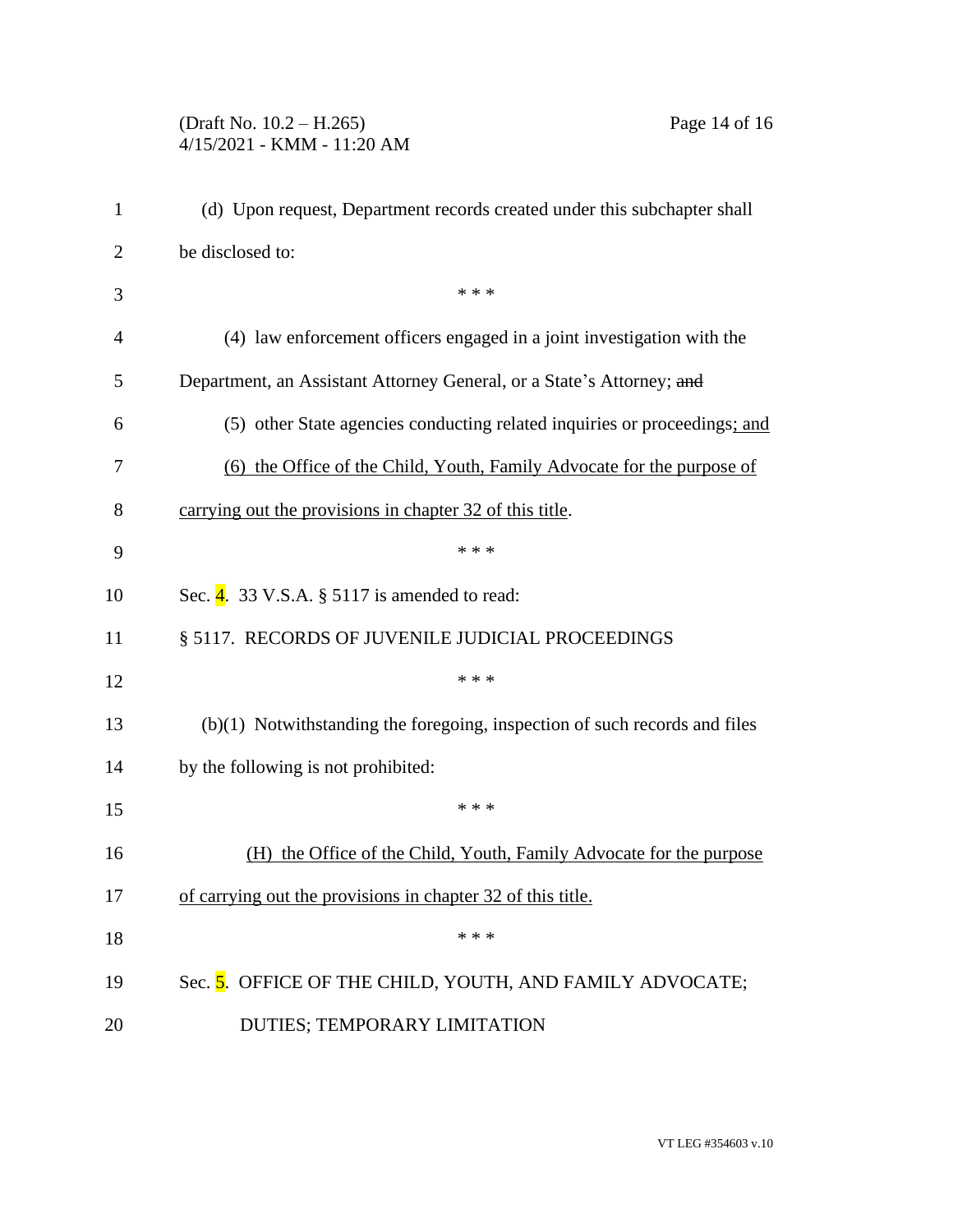(Draft No. 10.2 – H.265) Page 15 of 16 4/15/2021 - KMM - 11:20 AM

| $\mathbf{1}$   | Notwithstanding 33 V.S.A. § 3202(b), the Office of the Child, Youth, and                             |  |
|----------------|------------------------------------------------------------------------------------------------------|--|
| $\overline{2}$ | Family Advocate shall only assume responsibility for the duties listed in                            |  |
| 3              | subdivisions (1) and (2) of subsection (b) through June 30, 2022. The Office                         |  |
| 4              | of the Child, Youth, and Family Advocate shall assume full responsibility of                         |  |
| 5              | all duties listed in 33 V.S.A. $\S$ 3202(b) beginning on July 1, 2022.                               |  |
| 6              | Sec. 6. TRANSITION                                                                                   |  |
| 7              | The initial term of the Child, Youth, and Family Advocate established                                |  |
| 8              | pursuant to 33 V.S.A. chapter 32 shall begin on or before January 1, 2022.                           |  |
| 9              | Sec. 7. APPROPRIATION                                                                                |  |
| 10             | The sum of $$120,000.00$ is appropriated to the Office of the Child, Youth,                          |  |
| 11             | and Family Advocate from the General Fund in fiscal year 2022 for carrying                           |  |
| 12             | out the purposes of this act.                                                                        |  |
| 13             | Sec. 8. REPEAL; JOINT LEGISLATIVE CHILD PROTECTION                                                   |  |
| 14             | <b>OVERSIGHT COMMITTEE</b>                                                                           |  |
| 15             | 2015 Acts and Resolves No. 60, Sec. 23 as amended by 2018 Acts and                                   |  |
| 16             | Resolves No. 207, Sec. 2 is repealed.                                                                |  |
| 17             | Sec. 9. EFFECTIVE DATE                                                                               |  |
| 18             | This act shall take effect on July 1, 2021, except that Secs. 2 (reporting                           |  |
| 19             | child abuse and neglect; remedial action), 3 (Department's records of abuse                          |  |
| 20             | and neglect), $\frac{4}{3}$ (records of juvenile judicial proceedings), $\frac{5}{3}$ (Office of the |  |